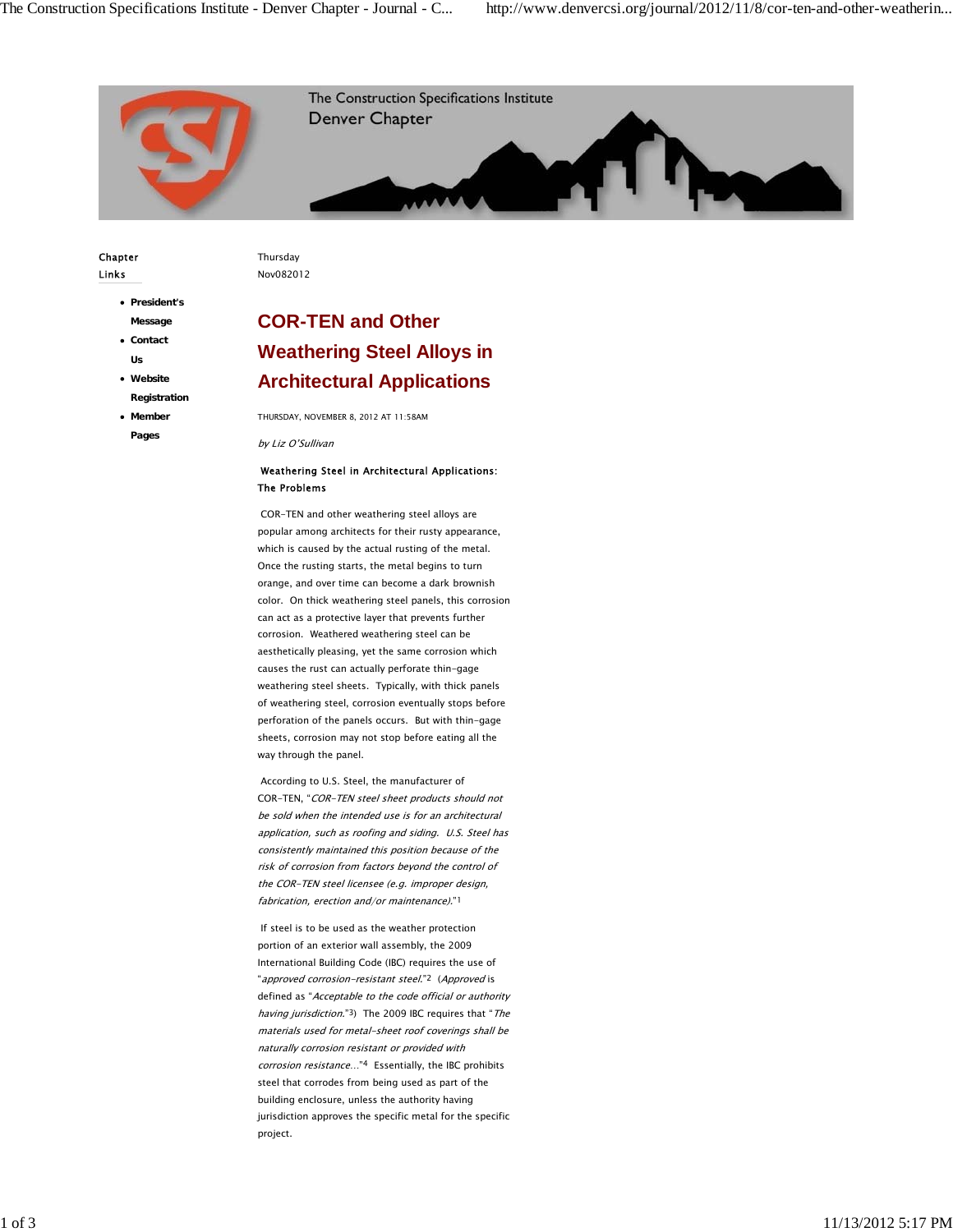Some distributors of weathering steel require a purchaser to sign a form that explains that the purchaser disclaims implied warranties of merchantability and implied warranties of fitness for a particular purpose, and all other warranties, express or implied.5 Insurers may exclude rusty walls and roofs from insurance policies on buildings that do get built with weathering steel making up part of the building enclosure. Basically, there is no warranty, and there may be no insurance coverage, on weathering steel.

 Water that has been exposed to weathering steel is likely to stain surfaces it subsequently touches. Rusty water from rain that touches weathering steel is likely to turn adjacent components of buildings or sidewalks an orange color. Rust can rub off of wet and dry weathering steel panels, and can stain the hands and clothes of passers-by.

#### Weathering Steel in Architectural Applications: The Solutions

 A building enclosure (or exterior wall envelope, as IBC calls it) should be composed of a rain control layer, an air control layer, and a thermal control layer. Depending on your climate, you may also need an exterior vapor control layer.6 Rusty metal should not make up any of these layers. Corrosion-resistant metal panel veneers often make up the vertical rain control layers on buildings, but when using weathering steel, it is not advisable to use the metal as the rain control layer, since the weathering steel might become compromised by perforations from the corrosion process.

 The proper way to use weathering steel in an exterior wall application is in a rainscreen assembly. In a rainscreen assembly, materials other than the exterior cladding make up the rain control layer, air control layer, and thermal control layer. The exterior cladding is set off at a distance from the other layers, with airspace between the cladding and the rain control layer, which allows water to get in behind the cladding, and to drain out. The rain control layer should be permanently UV resistant, not just in open joint cladding applications, but in all rainscreens incorporating weathering steel, in case the cladding is perforated by corrosion.

 Roofing presents a bigger challenge. A rainscreen type of system may be able to be designed and detailed, with the actual roof below a false weathering steel roof. But, because of the absence of a known developed assembly for a rainscreen for roofs, a substitution for weathering steel should be considered. U.S. Steel manufactures a prefinished sheet metal product that has an appearance similar to weathered COR-TEN (from a distance). This product is COR-TEN AZP Prepainted Steel Sheet.7

To control rusty stains on adjacent surfaces, drainage should be carefully detailed to control rainwater that has touched weathering steel, so that runoff is

Copyright © 2010, CSI Denver Chapter. All rights reserved.